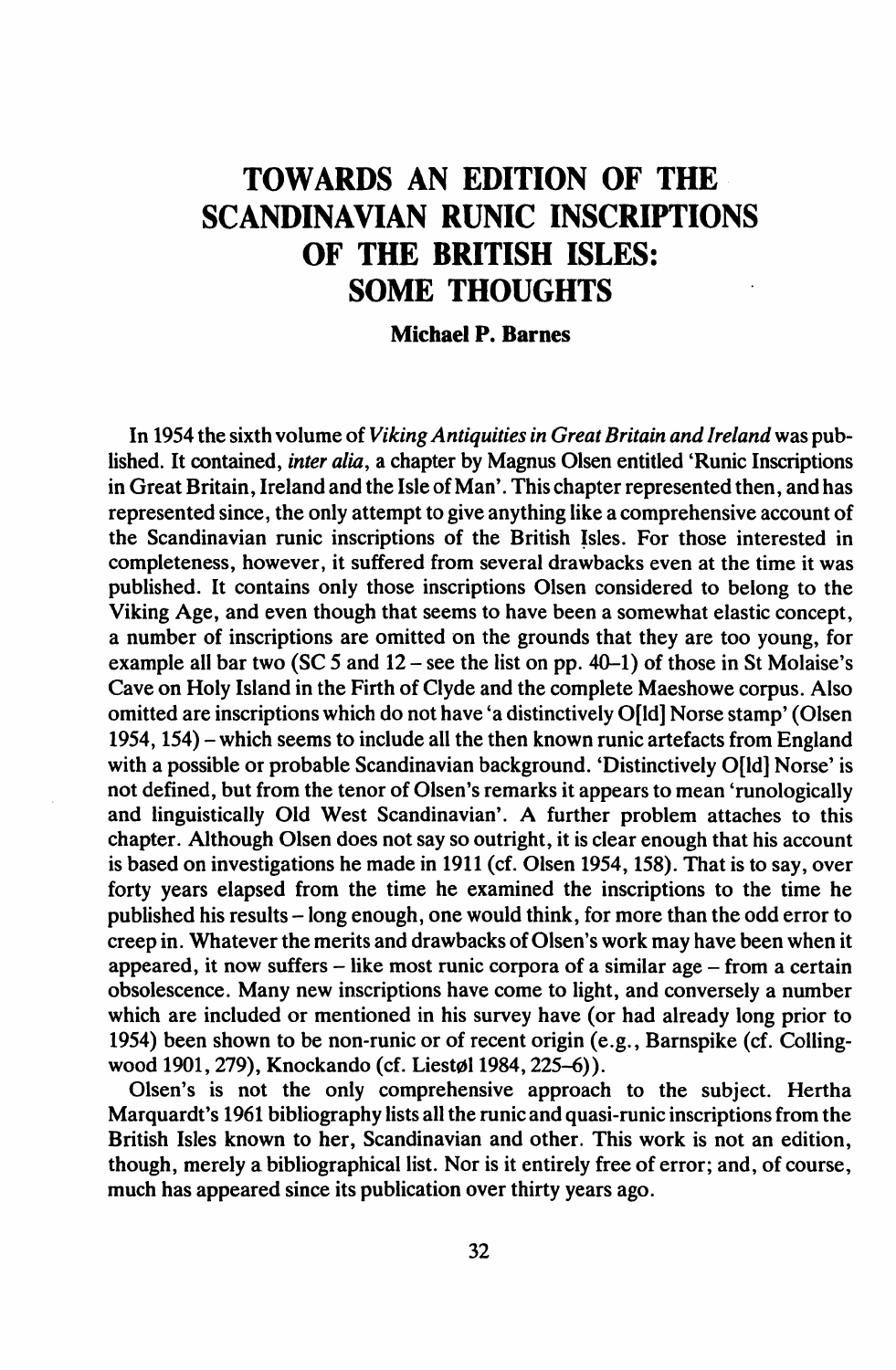Of more recent origin is Benno Bruggink's Amsterdam University dissertation *Runes in and/rom the British Isles* (1987). This work takes the form of an index to the inscriptions and records such details as 'place of find', 'date of find', 'language', 'present location', etc., as well as providing a transliteration, text, English translation, and bibliographical references. A major disadvantage is the secondary, not to say tertiary nature of the information provided, and the limited number of source works consulted. Thus, on p. 17 under 'Birsay, Orkney' we find, instead of the expected details, a large number of blank spaces and the quaint note: 'Nothing is known about this inscription, except that it was found. ' The 'inscription' appears to be OR 8 and 9, both of which are dealt with in some detail by Liestøl (Liestøl 1984, 225-7). Considerable carelessness is also evident. The Orkney Steatite Whorl (OR 3) has its 'place of find' given as Shetland, while a note on the same page announces: 'This object was found in Orkney'. These examples, not untypical, show that Bruggink's work is of use only at the most basic level, and can sometimes be positively misleading.

Important accounts which aim at complete coverage of a selected group of Scandinavian runic inscriptions from the British Isles are by Page (Page 1971; Page 1983) and Liestøl (Liestøl 1984). Each has the advantage that it is reasonably up to date and is written by a 'field runologist' - a scholar who has subjected the artefacts he describes to recent examination. Page's approach is rigorous and critical. In his 1971 paper he presents and discusses the inscriptions from England, and assesses them as evidence for the survival of Scandinavian speech in that country. His conclusion is that their evidential value is slight. The 1983 paper represents the provisional culmination of Page's work on the Manx inscriptions, and contains both a discussion of the corpus and transliterations of the bulk of the inscriptions. Liestel's account is more popular and, as suggested by the title of the work in which it appears - *The Northern and Western Isles in the Viking World* - geographically more limited than Page's earlier study and chronologically more limited than both of the English scholar's contributions. In fact, 'Viking' can - as usual- be taken with a pinch ofsalt: neither author nor editors baulk at the inclusion ofthe Holy Island inscriptions, some of which, at least, seem to be from the 1260s. But 'Northern and Western Isles' is, I think, meant seriously, even though both a supposed inscription from Moray (Knockando - see above) and a certain one from Thurso put in an appearance.

Because of the various defects that attach to existing treatments of Scandinavian runic inscriptions from the British Isles, or their limited scope, there is clearly a need for a modern, scholarly edition of the whole corpus. Over the last five years or so I have been working towards the production ofsuch an edition. The first stage in the process, an account of the Maeshowe inscriptions from Orkney, is now complete (cf. Barnes forthcoming). The Manx corpus can, I think, be left in the competent hands of Raymond Page. What remains, then, is the widely scattered material to be found outside these two centres of runic activity, and it is with this material that the remainder of the present article will be concerned. I want to review some of the problems involved in editing such diverse inscriptions for publication and to make a brief presentation of the corpus.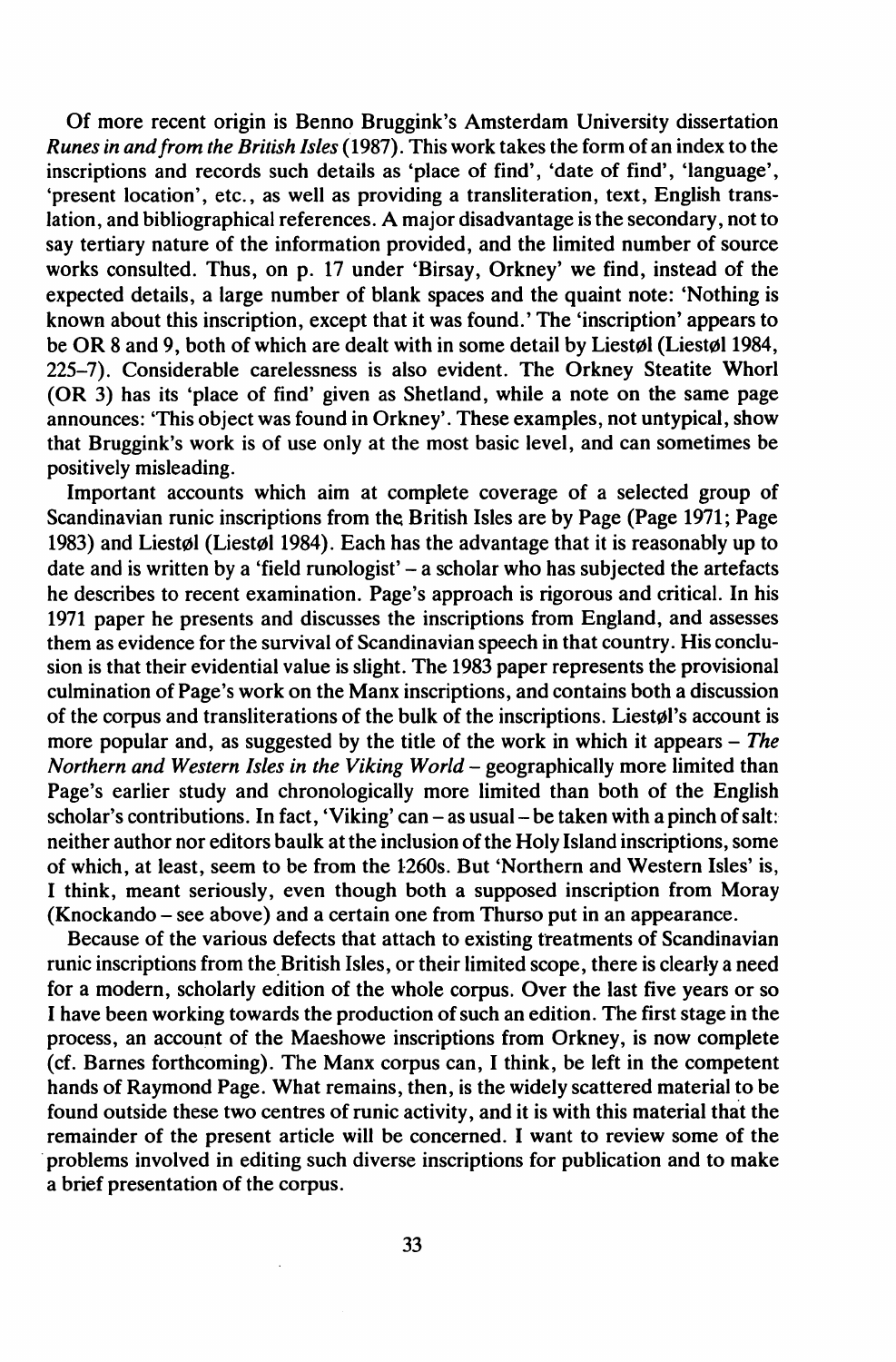First, all the inscriptions must naturally be examined, or re-examined, and photographed. Here, it is perhaps worth stressing, the runologist working in the British Isles is in a different position from his Scandinavian counterpart. In Scandinavia, inscriptions are almost always in the custody of some arm of the State - however extended the arm – and access for the runologist normally poses few problems. A number of British inscriptions, especially those on precious metals, have found their way to public museums, but many are the property of churches, private museums or even individuals. This not only makes access more difficult, but means that it is sometimes hard to keep track of the artefacts. To take a recent example. E 5 was until a few years ago to be found in the Pig Yard Club Museum, Settle. When I was last in Settle, I learnt that the museum no longer existed. What had happened to its exhibits? No one I spoke to during my brief visit knew. The tenacity of my fellow runologist, David Parsons, has fortunately shed a little more light on the matter. He learnt from the curator of another Settle museum (he tells me in a private communication) that the finds from Victoria Cave – of which  $E_2$  is one – were the property of a private individual 'whose whereabouts she had never discovered'. It was only 'by plying the local residents with drink' that Parsons eventually obtained the owner's address. This useful piece of detective work amply illustrates one of the many skills needed by runologists working in the British Isles.

Supposing, however, that the corpus has been examined and the details assembled. How is it to be edited? This question assumes added importance because it is proposed to include the Scandinavian Viking-Age inscriptions from the British Isles in the Uppsala runic data-base, which it is hoped will ultimately form the material for a hand-book of all Viking-Age runic inscriptions. The editors of the Uppsala project will require, it seems, a transliteration, an edited, normalised text and an English translation. This may at first sight appear straightforward, but the path of the potential editor is littered with snares.

Proper transliteration means replacing characters of one alphabet with those of another, on a one-to-one basis, without (overdue) regard to the presumed phonological system which underlies the written form. Thus  $-$  to exemplify  $-$  it is not entirely unproblematical that  $\downarrow$  is transliterated E in Jacobsen and Moltke 1941-2 in the four cases in which it is assumed to denote a mid front unrounded vowel- given that the rendering of  $\downarrow$  in this work is otherwise **R** and that **E** is also used to transliterate  $\downarrow$ ; the practice in Jungner and Svärdström 1940-70 seems preferable, according to which  $\downarrow$  is consistently rendered **R** whatever its presumed sound value. How, though, do we tackle an inscription like E 1, the Bridekirk Font? Here the manuscript characters 'D', '3',  $\mathcal{V}'$  and '7' supplement the Norse runes. No obvious transliteration suggests itself. We might, I suppose, substitute 'th' for 'D', 'g' for '3' and 'w' for ' $\mathbf{f}'$ ' (with single inverted commas – or some other device – indicating the book-hand origin of the relevant characters on the font), but 'th' violates the principle of one-forone representation, and in none of the three cases will the metamorphosis give the reader a clear idea of what he can expect to see on the font itself, in the way that the customary transliteration of runes is meant to indicate the runic graphemes employed. The solution may be to print 'ideal' versions of the original forms - and it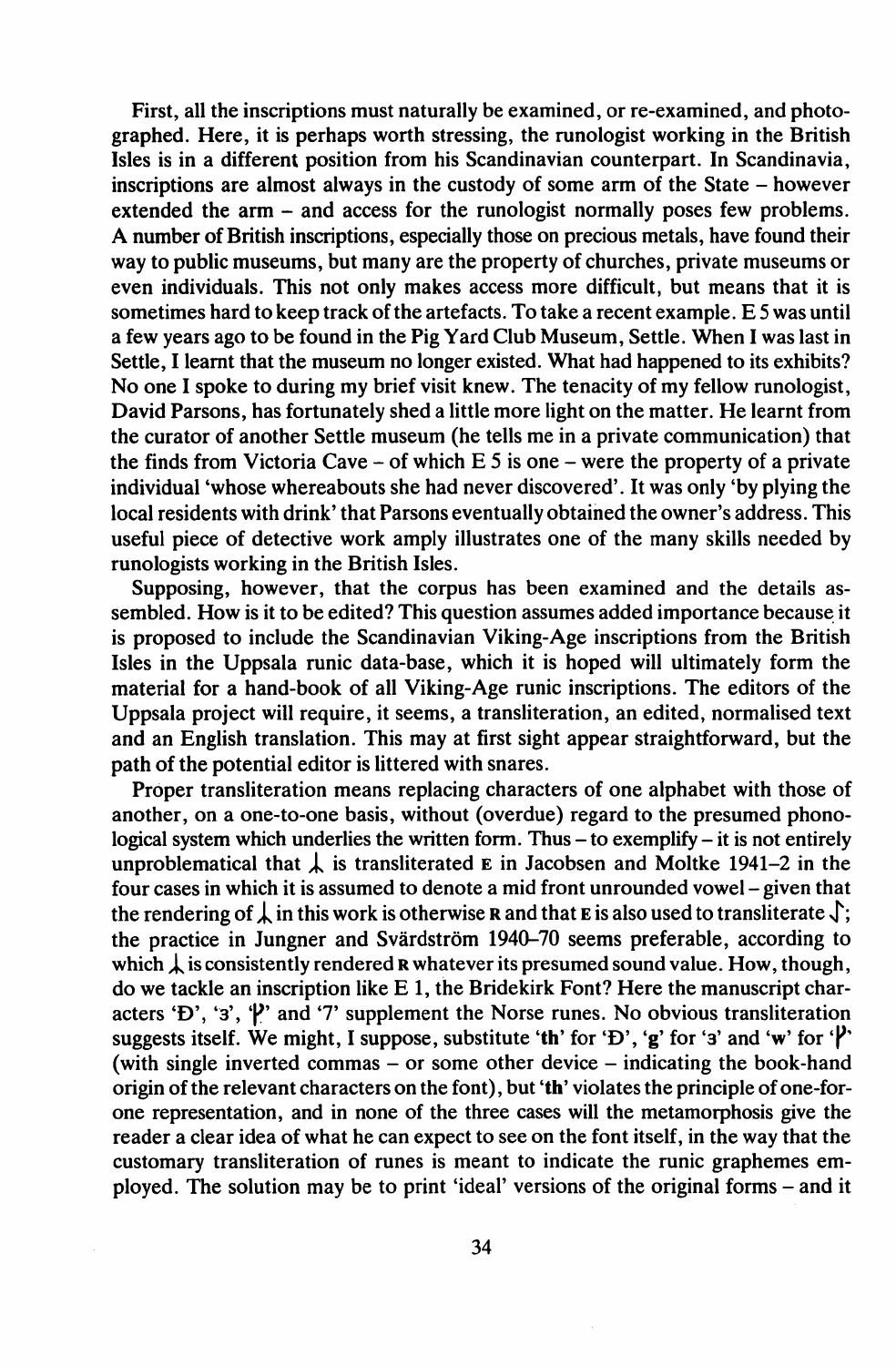is hard to see how else '7' can be dealt with  $-$  but then of course we no longer have a pure transliteration and the way to ambiguity and uncertainty is open.

The production of normalised texts of the Scandinavian runic inscriptions of the British Isles also poses problems. For the projected hand-book of Viking-Age runic inscriptions normalised Old Icelandic has been chosen as the form likely to be most accessible to interested non-runologist scholars. While some of the British-Isles material can be made to conform to thisstandard (I am, for example, tolerably happy about the normalisation of most of the inscriptions from Scotland, see p. 40), much cannot. What, to take a specific instance, of OR 6, Birsay I? In transliteration, that part of it which can be read runs: **filibusranru**. The text offered by Olsen (1954, 164): *Philippus r(eist) enn ru(nar)* is thus not a normalisation, but a very uncertain guess. The English inscriptions bristle with difficulties. E 3, Carlisle, and E 9, Pennington, for example, are in a kind of Old Norse, but one that undergraduate students might feel more at home with than contemporary native speakers from Norway or Iceland. The morphology is all over the place. As editor, I can naturally clothe these inscriptions in respectable grammatical garb, but in doing so, I will have robbed them of their chief interest. For it is by no means impossible that they give an accurate representation of Scandinavian speech as it had developed in north-west England in the twelfth century, after a long period of intimate contact between speakers of a dominant Old English and an increasingly marginal Old Norse (on the loss of features associated with language death, see, e.g., Dorian 1981,114-56). E 1, from the same area, is presumably symptomatic ofthis contact too. Here, we not only have .English manuscript forms supplementing Norse runes, but a message in Middle English. Plainly this cannot be normalised as Old Icelandic. But then, perhaps, it should not count as a Scandinavian inscription at all.

I have already touched on the problem of dating and the Viking Age. Clearly, an edition like the projected Uppsala hand-book which seeks to use evidence of Viking activity to delimit its corpus must be fairly rigorous in setting dates for the beginning and end of the Age, and in adhering to them. But in the context of an edition of the Scandinavian runic inscriptions of the British Isles, of course, such questions are neither here nor there. Interest in dating lies solely in the possibilities of establishing the ages of any or all ofthe inscriptionsthat confront us. In attempting to date runic inscriptions we rely principally on four broad criteria: (1) the archaeological context (in the widest sense), (2) the forms ofthe runes and the orthography, (3) the language, and (4) the type of message. Seldom are all four criteria applicable. The nearest we come is perhaps E 2, the St Paul's Gravestone. Its detailed ornament, which shows affinities to that on the greater Jelling Stone, its rune forms and orthography (sporadic use of  $\frac{1}{2}$ ;  $\int$  for  $\frac{1}{2}$ ), its language (the mixture of monophthongal and diphthongal spellings: stin *v.* auk), and its stereotype message (with let lekia for the usual lit raisa) combine strongly to suggest an early eleventh-century date.

The archaeological context becomes more important the closer the find-date approaches our own time, since archaeological methods have improved greatly over the last one hundred and fifty years. Thus, the recently excavated Dublin inscriptions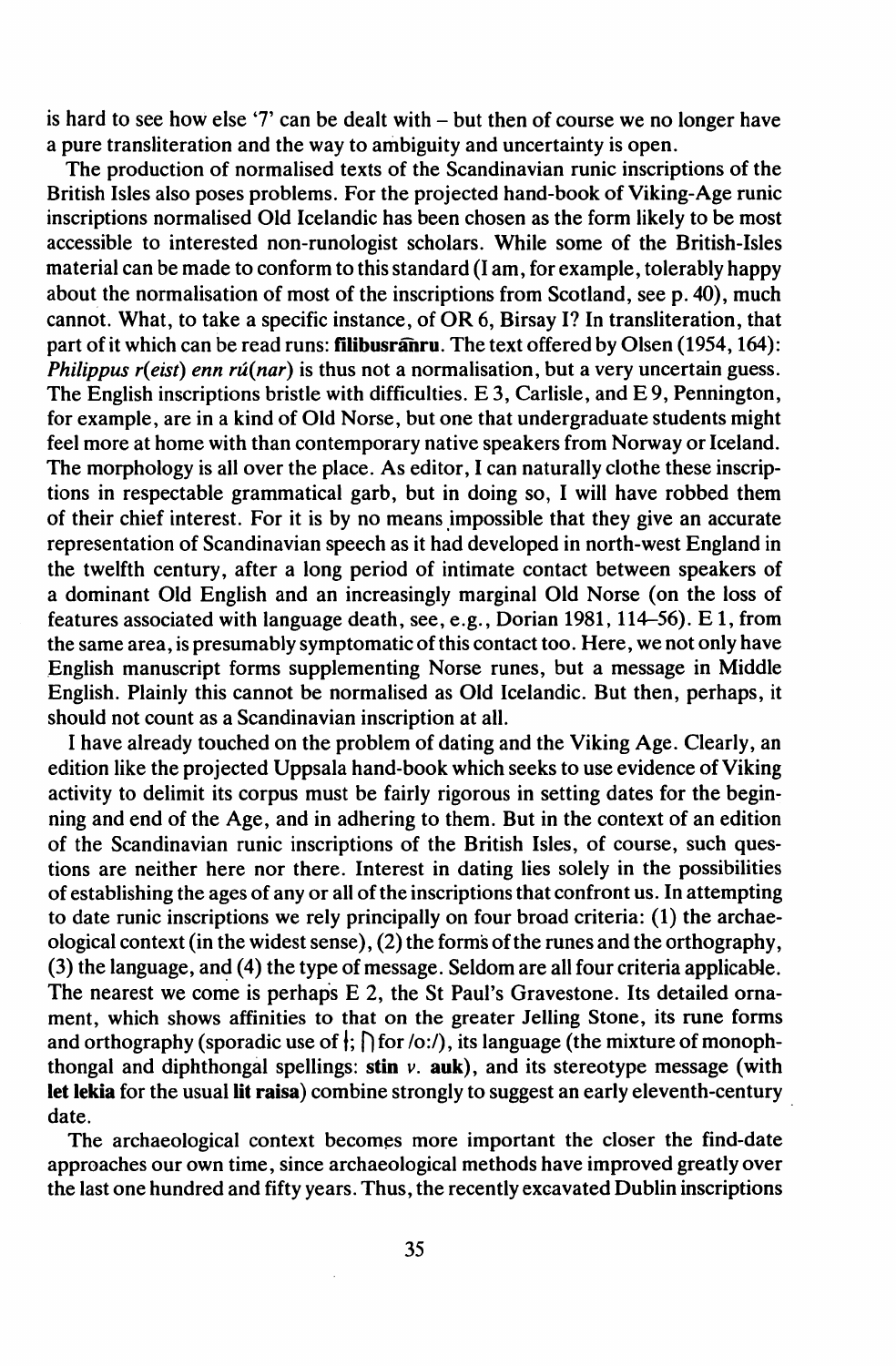(IR 4-13) can be dated tentatively to various parts of the tenth, eleventh, or twelfth centuries on the basis of the layers in which they were found.

Historical rather than archaeological context can probably help us in the case of se 7, Holy Island VIII. Provided *Vigleikrstallari* isthe same Vigleikr who, according to *Hákonar saga Hákonarsonar*, accompanied King Hákon on his ill-fated military expedition to Scotland (Vigfusson and Unger  $1860-\overline{8}$ , iii, 221-4), it is likely that 1263 is the year in which  $SC$  7 was carved. The saga makes clear that Vigleikr was in that part of Hakon's fleet which sailed down the west coast of Scotland as far as Kintyre. The other people who recorded their names in the same cave (SC  $3-6, 9, 12$ ) may also have been part of the 1263 expedition, but equally, they may not. Magnus Olsen, who edited these graffiti in 1912 and discussed two of them briefly in his 1954 chapter, claimed that they were from different periods, the oldest being  $SC 12$ , whose rune forms and orthography placed it in 'the 11th century' (Olsen 1912, 12-13, 23), and SC 5 (for reasons that are not clear to me). The rune forms and orthography of OR 14, Tuquoy, with  $\frac{1}{4}$  for  $\frac{1}{4}$  for  $\frac{1}{4}$  and  $\frac{1}{4}$  and  $\frac{1}{4}$  for  $\frac{1}{2}$ , seem to parallel those of Maeshowe, and for that reason this inscription is unlikely to be older, one would think, than the early twelfth century, though it might be somewhat younger. The form hiartar in IR 12, Fishamble Street IV, suggests either a very early date or East Scandinavian influence, since the use of  $\downarrow$  for spirant or so-called palatal 'r' ceased in western Scandinavia in or before the tenth century. The Danish runologist, Erik Moltke, was quick to declare this inscription 'Danish' (Moltke 1985, 364-5), but it is far from clear what it means to say that a piece of runic writing from Viking-Age Dublin is Danish. The runes could well have been carved by someone from the geographical area which now comprises Denmark and extreme southern Sweden, but it is equally possible that the author hailed from elsewhere and had merely learnt his runic skills in that area, or perhaps even had been taught them in Ireland by a native of Denmark. One could also look further afield. There is no reason why IR 12 cannot have runological connections with Gotaland, Svealand, or yet some other part of Viking-Age Sweden. For the record, it is worth noting that the inscription was found in a layer dated  $c.1000$ .

Linguistic hints that would help in dating are few and imprecise. We have the older -s- forms of the verb *vera* 'be' in OR 15, Orphir II, and SC 8, Kilbar, but such forms existed as late as the oldest Icelandic and Norwegian manuscripts dated about 1150- 1200. They are not, however, found in Maeshowe (Barnes 1991,81), and therefore in a runological context may well belong to the first half of the twelfth century or earlier.

Looking at the types and structure of the messages on British-Isles inscriptions as criteria of age, we may note  $SC8$ , which has a text reminiscent of those on the oldest Viking-Age memorial stones in Scandinavia - cf. the beginning of Rok (Nielsen 1969, 24): *Aft Væmoð standa runaR þaR.* This is different from the later, mainly eleventhcentury stereotype formula: 'NN raised/placed/laid etc. this stone/cross etc. in memory of NN' – examples of which we have in SC 11 and 14 and E 2, probably have in SH 3 and 4, SC 15 and IR 2, and may have in OR 8-9 and IR 3 (on OR 8-9, cf. Liestøl 1984, 225-7).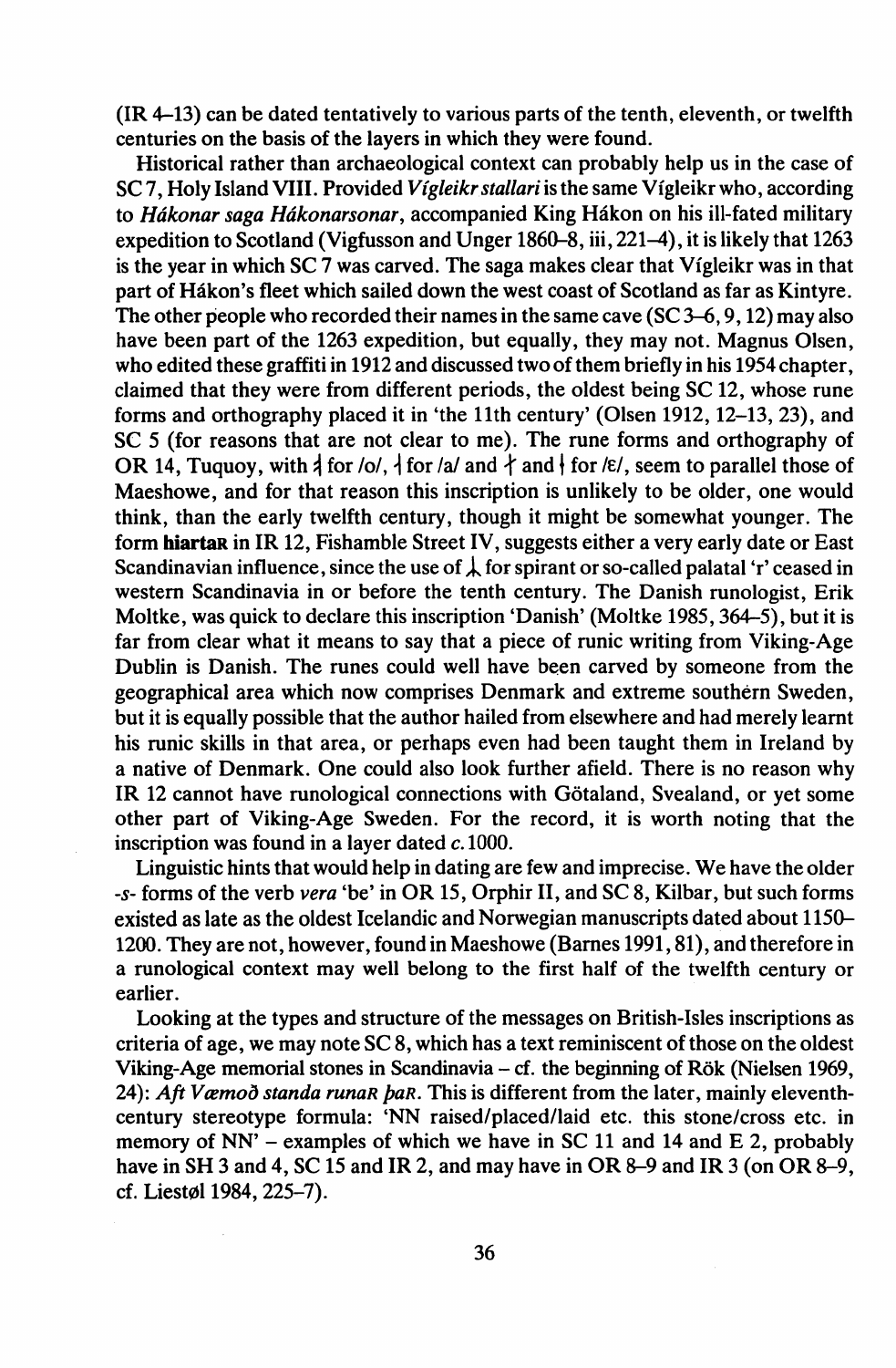When all possible criteria have been considered, however, there still remain a good many inscriptions for which no dating other than a rough estimate within several centuries can be given. This will often apply to fragments unsupported by a proper archaeological find report, e.g., SH  $1-2, 5$ , or to casual graffiti which exhibit no diagnostic runological or linguistic features, e.g., some of those in St Molaise's Cave on Holy Island. Lack of comparative material makes a number ofthe inscriptions from England hard to date on internal evidence. Sometimes external factors can help. E 3, for example, scratched on a wall within the south transept of Carlisle Cathedral, is likely to post-date the building of the cathedral, which was started in the late eleventh century. We thus have a probable *terminus a quo,* but no clear *terminus ante quem.* Of E 1, Raymond Page writes (1973, 195): 'The language is English, but nearer Middle than Old, which fits well with the art historians' twelfth century date for the piece [the Bridekirk Font].' E 9 is likewise dated on art-historical grounds to the twelfth century. But regarding  $E$  5, for example, and seemingly  $E$  6 as well, we are completely in the dark.

Dating possibilities thus vary enormously. SC 7, as suggested above, can perhaps be narrowed down to the very year in which it was carved; at the other end of the scale SH  $1-2$ , for example, could be from any period after Norsemen reached Shetland until at least the high Middle Ages.

There is a fundamental question attaching to the establishment of a corpus of Scandinavian inscriptions from the British Isles which I have not so far raised – and yet it is one that really needs to be tackled at the outset: by what criteria can a piece of runic writing be judged eligible for inclusion? In making my list of items I have adopted two basic criteria. (1) The runes should be inscribed. (2) It should be possible but not necessary to assume that the inscribing took place somewhere in the British Isles (hence the inclusion of the Lincoln Comb-Case, E 4, which may have been manufactured and inscribed in Scandinavia, cf. Page 1973, 194-5). These criteria exclude runic coins of Scandinavian provenance and manuscript runes (thus the so-called Canterbury Formula in British Museum Cottonianum Caligula A XV 4to is omitted, notwithstanding the fact that it contains substantially the same text as the Sigtuna Amulet, cf. Jacobsen and Moltke 1941-2, cols. 488-90).

The exclusion of coins and manuscript runes does not deal with all the difficulties involved in establishing the corpus. It is, for example, possible that some of what I have listed as separate inscriptions are in reality parts of one and the same, and that there are therefore fewer in total than I reckon with. This could, perhaps, apply to SH 1-2 or OR 8-9. There is also the problem of sorting out the Viking-Age and medieval runic inscriptions from the modern, and the runic from the merely 'runelike'. I use the term 'modern' deliberately. By no means all carvings of recent date are false, in the sense that they were made with intent to deceive. The Skye inscription mentioned by Liestøl (1984, 224–5) is a case in point. In late Viking-Age runes it proclaims the name 'George Young', but it can hardly have been thought by the carver that anyone was likely to attribute it to the late Viking Age. The Barnspike inscription from Cumberland, on the other hand (cf. p. 32), does seem to have been a deliberate fake. Often records will go back far enough for us to be confident that no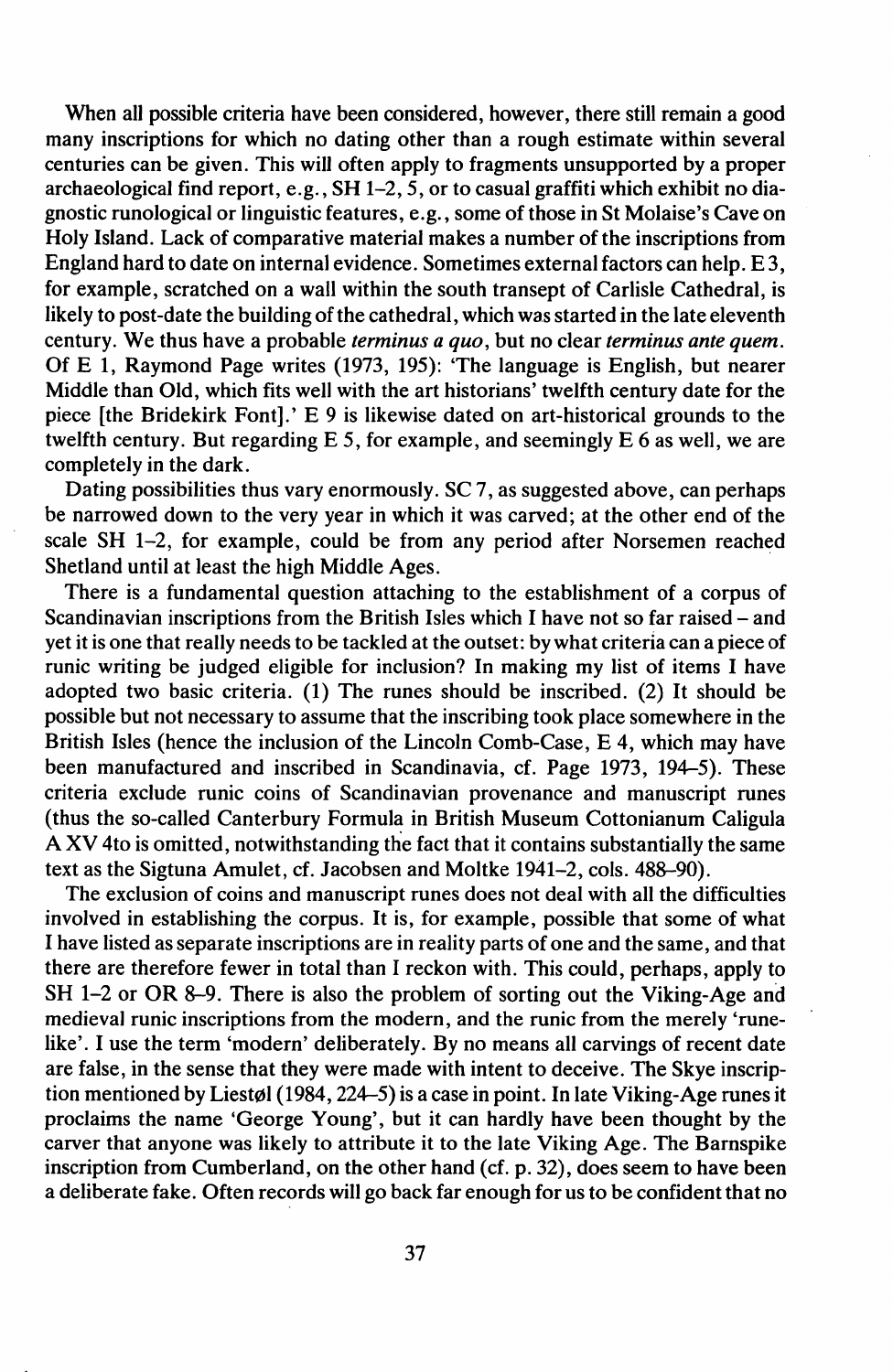one around at the time an inscription first came to notice can have had sufficient knowledge successfully to imitate the genuine article. And where indications of this sort are unavailable, both the fun-loving rune-carver and the forger will usually leave some evidence that their handiwork is of recent origin - especially in a message of any length. There is a particular problem with some of the Orkney twig-rune inscriptions, however. Several of them are found on loose objects for which there is no proper find report, and they lack the kind of diagnostic features that can usually help to determine age (see further below). .

It is easier to distinguish runes from rune-like symbols. Here it is largely a question of studying an inscription to see whether it contains anything the modern scholar would regard as runic. The Hunterston Brooch (SC 2) provides an example in which the distinction between runic and rune-like is abundantly clear. Familiar symbols which transmit a plain message are followed by a sequence of shapes, a few of which are runic but the majority of which seem to be free variations on the runic theme incised for decorative purposes. The Knockando stone from Moray is a rather different case. It was long considered to bear runes and features in Olsen 1954. It was dismissed as runic by Liestøl, who declared its supposed characters to be 'the remains of an ornament' (Liestøl 1984, 225). Katherine Forsyth, following a recent inspection, raises strong doubts about Liestøl's conclusion. I have not yet had a chance to examine the stone myself and am therefore very uncertain what the somewhat worn incisions on it represent. However, judging from the various photographs I have seen, these marks are not runes, whatever else they may be. How, then, did the Knockando stone come to figure as a runic inscription? The answer lies in the changing approach of runologists. Many of our predecessors, being anxious to identify runes wherever possible, allowed a much greater degree of latitude to the characters than we would do today, to the extent that they would often accept as runic a shape so far removed from the ideal that it had to all intents and purposes lost its distinctive features. Nowadays serious runologists display a greater degree of caution. One cannot of course deny that an inscription like Knockando might have been intended as runic - but such intention is impossible to demonstrate. All the runologist has to go on are marks on an object, and he must decide whether or not they conform to what is otherwise known of runic writing.

Having now surveyed editorial problems at some length – of necessity a primarily negative exercise - it is only reasonable to consider briefly what positive insights a study of the Scandinavian runic inscriptions of the British Isles might offer. A striking feature is the marked regional variation. How much this is due to the chance of preservation and how much it reflects genuine regional differences in runic activity and practice is hard to say. Shetland, like its northerly neighbour Faroe, is rather poor in material. What we have seems mostly to be the remains of memorial inscriptions of common Viking-Age type. Orkney is considerably richer, even if we ignore the massive collection in Maeshowe. It is also characterised by an unusually high proportion of twig-rune inscriptions (most, if not all of which, appear to be uninterpretable). Since Maeshowe itself contains twig and other cryptic runes, we cannot, I think, exclude the possibility that a number of such inscriptions from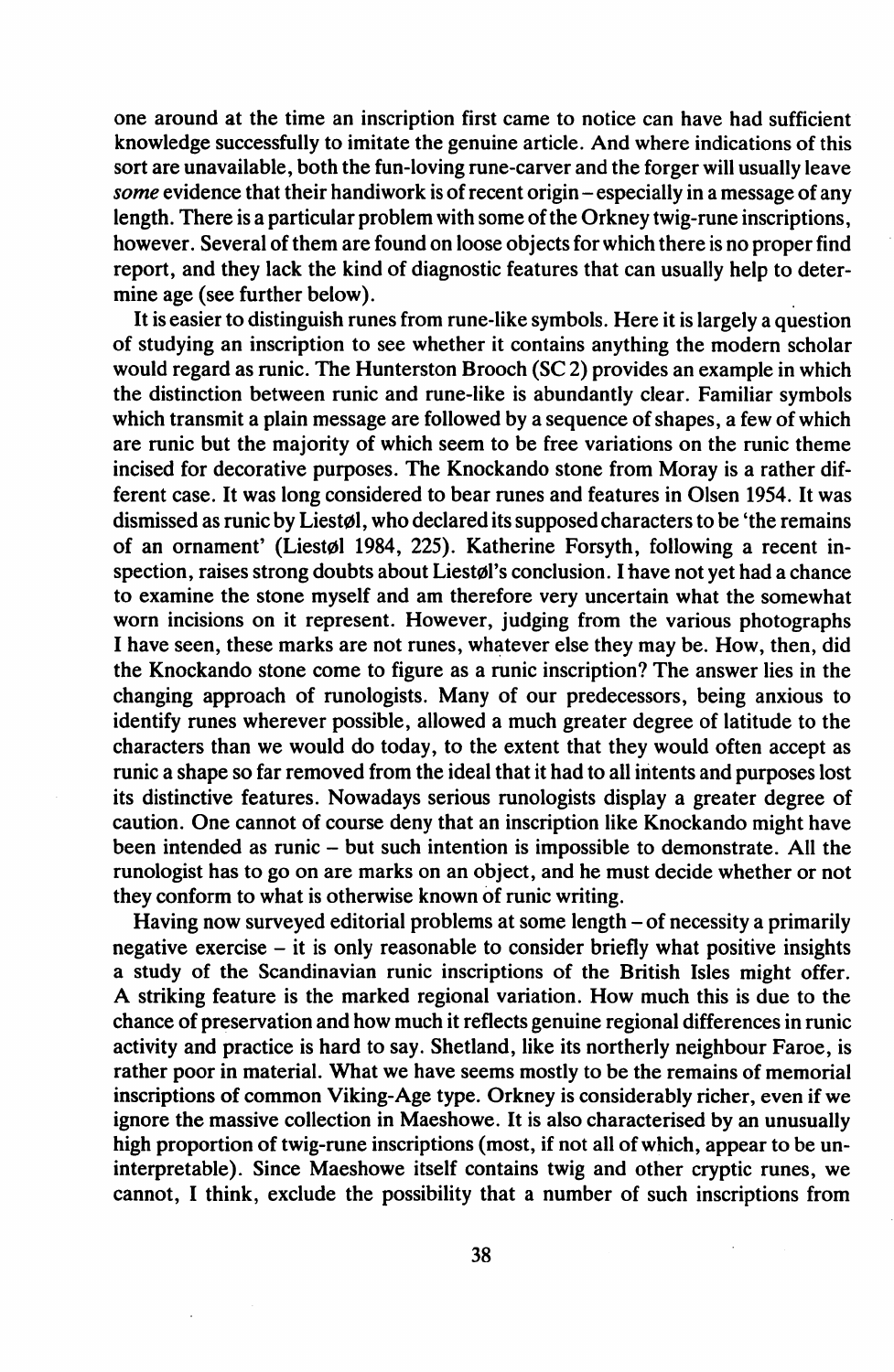elsewhere in Orkney are of recent origin, inspired by visits to the cairn. (In the summer of 1991 my wife, Kirsten, found six very fresh twig-runes carved onto a small piece of Orkney flagstone lying by the roadside near the Stones of Stenness; and in the same year Judith Jesch reports her discovery in 1989 of four twig-runes in Cuween Hill Cairn, which, prior to its excavation in the 1880s, does not appear to have been entered since the Stone Age.)

In Scotland we have people (a) raising commemorative crosses, and (b) *laying* crosses or stones *over*the dead. These phenomena are rare in Scandinavia (although rune-inscribed gravestones do become common in the high and late Middle Ages), and it has been suggested in connection with the runic crosses in Scotland and the large number on Man that they represent a coming together of Celtic and Norse culture. In Ireland, too, we have the Killaloe Cross, IR 2, which in addition has an ogham inscription apparently referring to the same Porgrimr who the runes tell us raised the cross. Many of the Dublin inscriptions are marked by their incomprehensibility, and in addition to those included in the corpus there are two or three consisting solely of 'rune-like' symbols. Those who carved runes onto portable objects in Viking-Age and early medieval Dublin seem, on the whole, to have had a different purpose from their medieval counterparts in Bergen, Trondheim and other Scandinavian towns, where much of the runic material consists of clearly linguistic messages and a straightforward interpretation is often possible. England has a relatively small number of inscriptions that appear to be purely Norse – presumably a reflection of the greater integration of the Scandinavians into the indigenous culture.

Apart from these interesting regional variations, can we deduce anything from the corpus as a whole? Perhaps that runes, although exported to the Scandinavian colonies in the west, were not used as widely as in Scandinavia itself. And yet runic tradition (possibly re-imported) was clearly strong enough in some parts of England for those writing in English or in hybrid Anglo-Norse to employ Scandinavian runes some fifty to one hundred years after the Norman conquest.

I conclude this article with a schematic presentation of the Scandinavian runic inscriptions of the British Isles outside Maeshowe and Man (very doubtful cases are omitted, including two from Wales which I have not yet had an opportunity to investigate). For each inscription are given: (1) A letter or letters denoting the country. (or assumed country) of origin (SH = Shetland; OR = Orkney;  $SC = Scotland$ ;  $E =$  England; IR = Ireland). (2) A number based on the relative age of the find. (3) The name of the inscription (normally taken from the place where it was or is found). (4) A brief description of the object on which the runes are incised. (5) A text and/or a transliteration and/or a description of the runes, as appropriate. (In the texts, as a rule, the spelling has been normalised, but not the linguistic forms; a question mark indicates that the word before which it is placed is uncertain. In the transliterations the following conventions apply: ( ) = uncertain character,  $* =$  unreadable but countable character,  $\ldots$  = unreadable and uncountable characters,  $\widehat{\phantom{a}}$  = bind-rune; line division or other types of break are indicated by a space.)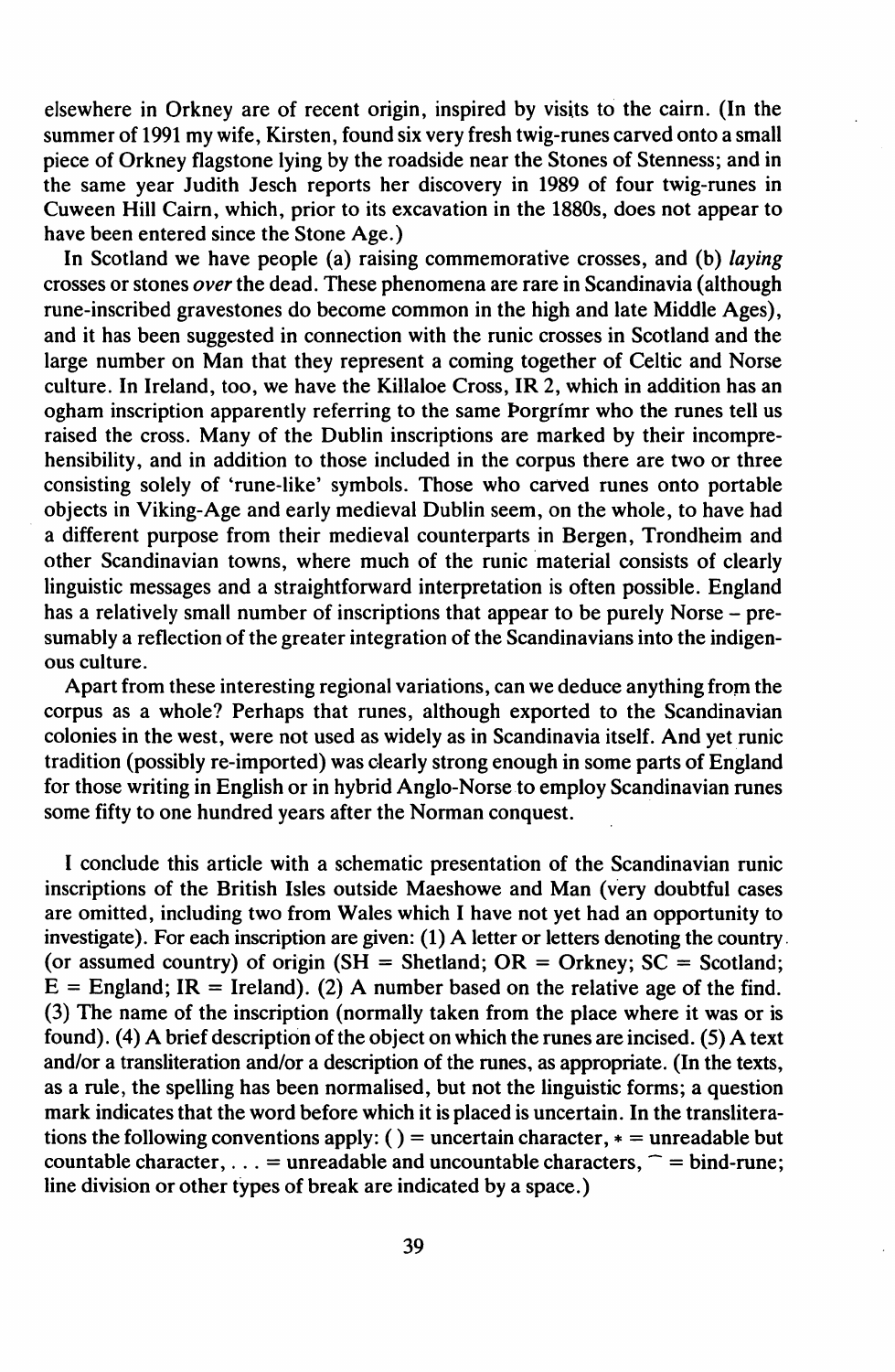- $SH<sub>1</sub>$ Cunningsburgh I (stone fragment): krimr+
- $SH<sub>2</sub>$ Cunningsburgh II (stone fragment):  $(kt)+(tk)$
- $SH<sub>3</sub>$ Cunningsburgh III (stone): . . . eftir foður sinn Porbjorn.
- SH<sub>4</sub> Papil (stone fragment): r:rais(t)i:s(t)
- $SH<sub>5</sub>$ Eshaness (stone fragment): \*\*.\*(kku)\*
- OR 1 Stackrue (steatite disc): kob r (and some bind or twig-runes that are difficult to interpret).
- OR<sub>2</sub> Unstan (scratched on slab): a twig-rune, some rune-like symbols, and ukf
- OR 3 Orkney (spinning whorl of steatite): Gautr reist rúnar.
- OR 4 Ring of Brogar I (scratched on raised stone): ?Bjorn (four twig-runes surrounding a possible r, and a cross).
- OR 5 Ring of Brogar II (scratched on boulder): a twig-rune and a cross.
- OR 6 Birsay I (stone): ... filibusranru
- OR 7 Brogar Farm (stone): three twig-runes.
- OR 8 Birsay II (stone fragment): the lower halves of about twelve runes, one of which is **u** or **r**, plus two dividers.
- OR 9 Birsay III (stone fragment): the lower parts (a third to a half is visible) of about ten runes, one of which is probably r.
- OR 10 Orphir I (stone): ikergirgi(a) $k(a)b(us)ufs(u)$
- OR 11 Birsay IV (seal's tooth): fubork
- OR 12 Westness (bone pin): aaa
- OR 13 Skara Brae (stone): three twig-runes and two or three rs.
- OR 14 Tuquoy (stone): Porsteinn Einarssonr reist rúnar bessar.
- OR 15 Orphir II (cattle rib): ?Petta bein vas ?í ?bvesti.
- $SC<sub>1</sub>$ Laws (bronze plate): mkitil:ba
- Hunterston (silver brooch): Melbrigða á stilk, plus some rune-like decoration.  $SC<sub>2</sub>$
- $SC<sub>3</sub>$ Holy Island I (scratched on wall of cave): Nikolás á Hæni reist.
- $SC<sub>4</sub>$ Holy Island II (scratched on wall of cave): Sveinn.
- $SC<sub>5</sub>$ Holy Island III (scratched on wall of cave): Onundr reist rúnar.
- Holy Island IV (scratched on wall of cave): Amundar.  $SC<sub>6</sub>$
- SC<sub>7</sub> Holy Island VIII (scratched on wall of cave): Vígleikr stallari reist.
- $SC<sub>8</sub>$ Kilbar (stone cross): ? Eftir Porgerðu Steinars ? dóttur es kors sjá reistr.
- $SC<sub>9</sub>$ Holy Island VI (scratched on wall of cave): Jóan.
- SC 10 Inchmarnock (stone cross): . . . kross benna til Guðl... Remains of what are probably further runes can also be seen.
- SC 11 Thurso I (stone cross): . . . ?gerði yfirlag betta aft Ingólf foður sinn.
- SC 12 Holy Island V (scratched on wall of cave):  $\acute{O}$ lafr.
- SC 13 Holy Island VII (scratched on wall of cave): m
- SC 14 Iona (cross-slab): Kali Qlvissonr lagði stein þensi yfir Fogl, bróður ?sinn.
- SC 15 Thurso II (stone): . . . ? Gunnhildi konu ?sína.
- $E<sub>1</sub>$ Bridekirk (stone font): Ricarb he me iwrocte and to bis merð . . . me brocte.
- $E<sub>2</sub>$ St Paul's (gravestone): ?Ginna lét leggia stein bensi auk Tóki.
- $E<sub>3</sub>$ Carlisle (scratched on wall of cathedral): Dólfinn vreit bessi rúnar á bessi stein.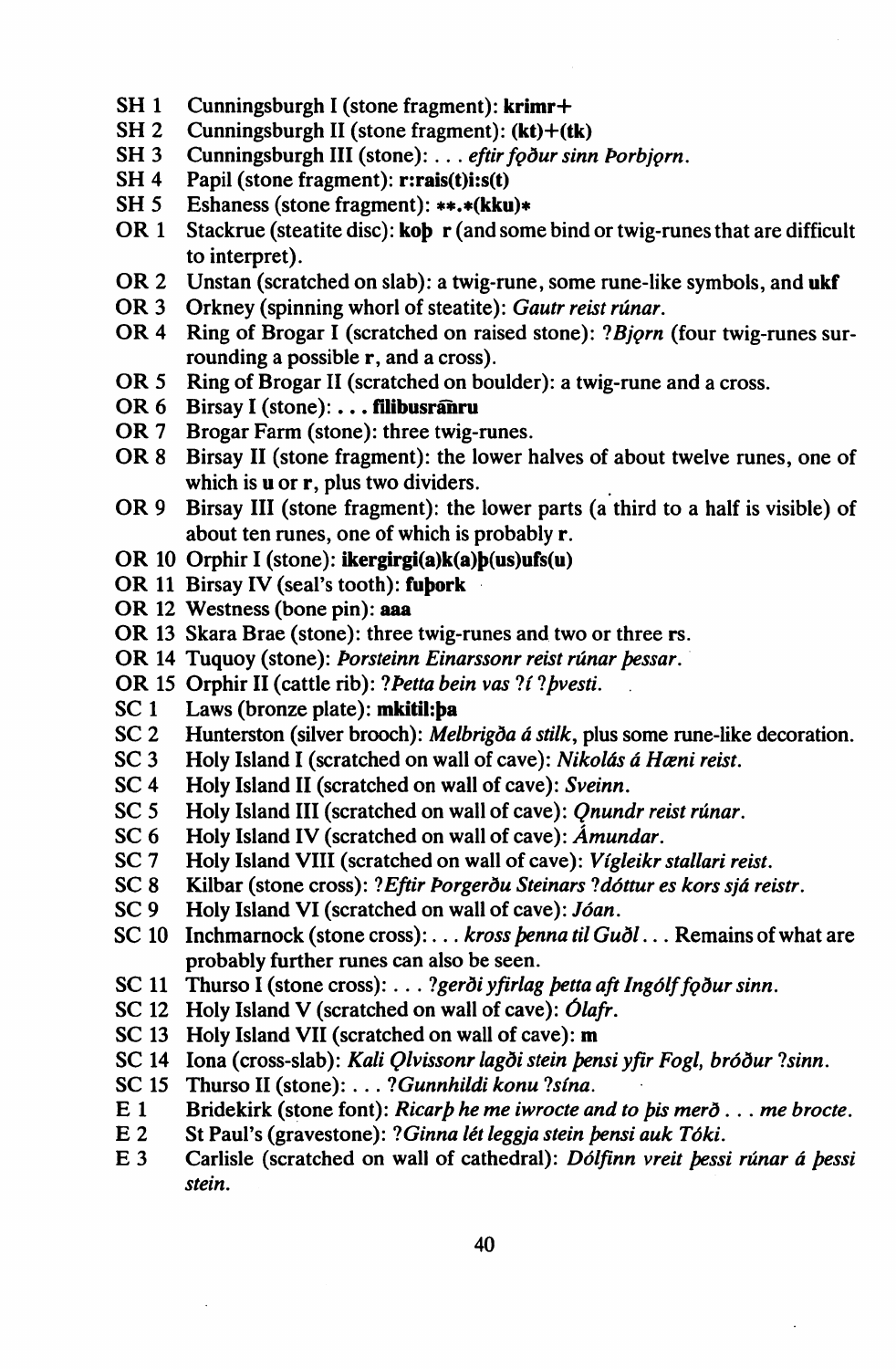- $E.4$ Lincoln (bone comb-case): Kamb góðan gjarði Þórfastr.
- $E<sub>5</sub>$ Settle (slate): afr(al)fr
- E 6 Dearham (graveslab): .hnirm
- $E.7$ Rochester (head or footstone fragment): \*ki:\*
- F 8 Skelton (stone sundial): . . . iebel.ok.
- E 9 Pennington (stone tympanum): kml:\*et\*:pena:kirk:hub\*rt:m\*sun:u\*\*:m...
- E 10 Canterbury (stone(?) fragment): anu\*
- E 11 Conishead (stone from altar): dotbrt
- E 12 Winchester (stone fragment):  $(R$ :)auk(o) $I($ :)\* \*usk\*\*
- E 13 St Albans I (bone): \*b:bu:uur:uur risti run(aR): tr
- E 14 St Albans II (bone): wufr(ik)
- E 15 Penrith (silver brooch): fuborkhniastbmm fu
- Greenmount (bronze strip from a sword): Dufnall selshofuð á sverð betta.  $IR<sub>1</sub>$
- Killaloe (stone cross): Porgrím reisti kross benna.  $IR<sub>2</sub>$
- $IR<sub>3</sub>$ Beginish (stone):  $\text{lir.r}(i\text{s})\text{ti}.\text{sti}(n).***$ munu $\text{*}(k)\text{*risti}$ ...
- Dublin Christchurch Place I (wooden implement): kirlak\* IR  $4$
- IR  $5$ Dublin Christchurch Place II (cattle rib bone): onaa\*su\*\*
- Dublin Christchurch Place III (wooden plane): so\*rmibfris um\*obsisis\*\*\*\* IR 6
- $IR<sub>7</sub>$ Dublin Christchurch Place IV (wooden handle): stilinr\* ka... stixl...
- **IR 8** Dublin Fishamble Street I (cattle rib bone): nubRnubbi\*
- Dublin Christchurch Place V (cattle scapula): teli \*\* sua:sua i\*\*ir ehhe tal **IR** 9
- IR 10 Dublin Fishamble Street II (sheep(?) scapula): sa\* ritisanatkaoluamn\* aikuaitu
- IR 11 Dublin Fishamble **Street**  $III$ (wooden stick): fuborkhniastbmlR fuborkxhniastbmlR
- IR 12 Dublin Fishamble Street IV (antler): hurn:hiartaR.la:aysaR
- IR 13 Dublin Fishamble Street V (cattle rib bone): nrb\*\*

## **BIBLIOGRAPHY**

M.P. Barnes, 'Norwegian, Norn, Icelandic or West Norse? The Language of the Maeshowe Inscriptions', in J.O. Askedal, H. Biorvand and E.F. Halvorsen (eds.), Festskrift til Ottar Grønvik (Oslo, 1991).

M.P. Barnes, The Runic Inscriptions of Maeshowe, Orkney (Runrön 8) (forthcoming, Uppsala).

B. Bruggink, Runes in and from the British Isles (University of Amsterdam dissertation, 1987).

W.G. Collingwood, 'Remains of the Pre-Norman Period', in J. Wilson (ed.), The Victoria History of the Counties of England. Cumberland I (London, 1901).

N. Dorian, Language Death (Philadelphia, 1981).

L. Jacobsen and E. Moltke, Danmarks runeindskrifter (Copenhagen, 1941-2).

J. Jesch, 'New Finds from Orkney', Nytt om runer 5 (1991), 13-14.